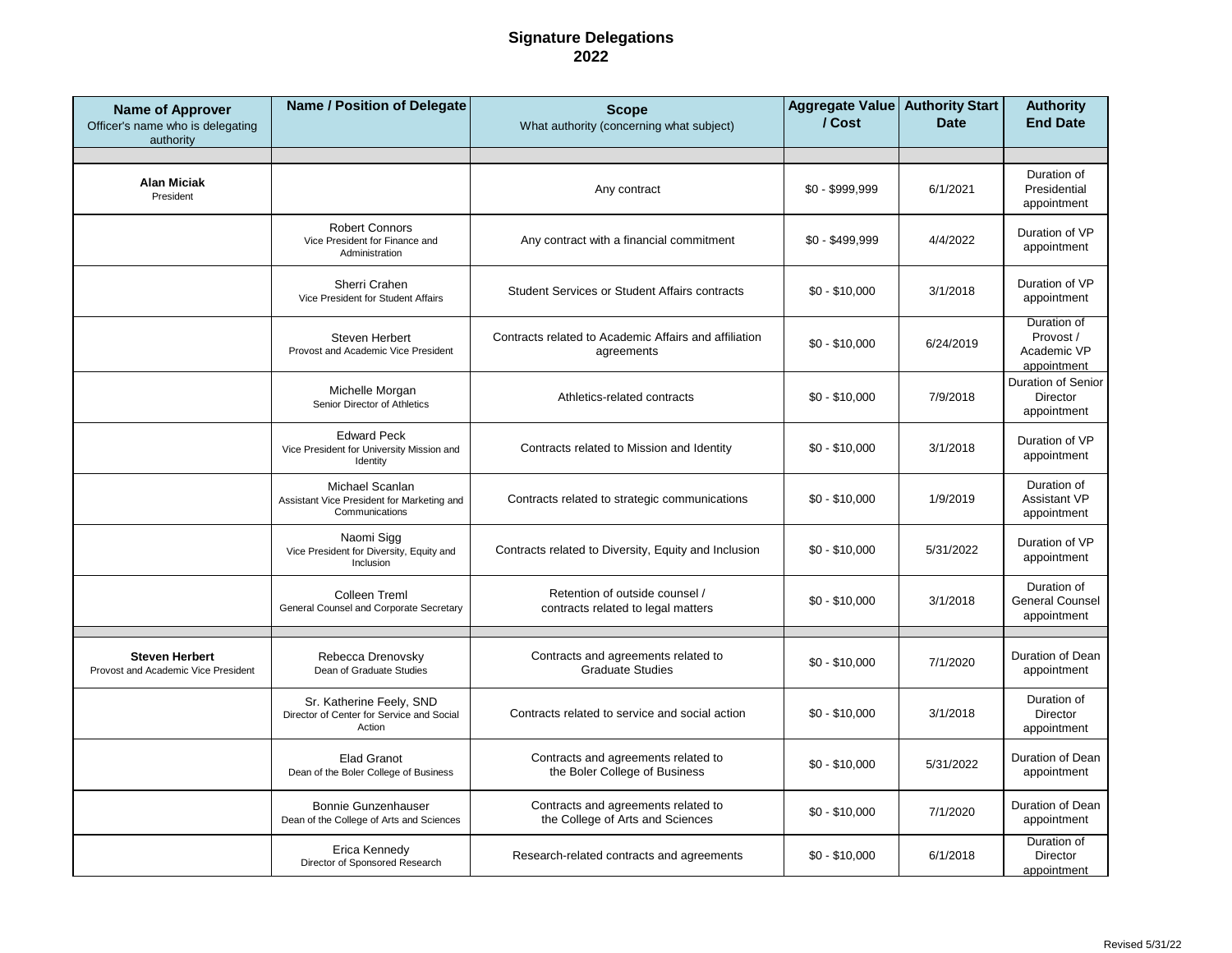|                                                                                    | James Krukones<br>Vice Provost for Academic Affairs                                                | Research agreements, affiliation agreements and other<br>academic-related contracts                            | $$0 - $10,000$ | 6/24/2019  | Duration of Vice<br>Provost<br>appointment              |
|------------------------------------------------------------------------------------|----------------------------------------------------------------------------------------------------|----------------------------------------------------------------------------------------------------------------|----------------|------------|---------------------------------------------------------|
|                                                                                    | Michelle Millet<br>Director of Grasselli Library and Breen<br>Learning Center                      | Library-related contracts                                                                                      | $$0 - $10,000$ | 3/1/2018   | Duration of<br><b>Director</b><br>appointment           |
| <b>Vice President for Enrollment</b><br>Management<br>Interim                      | <b>Steve Vitatoe</b><br>Assistant Vice President for Enrollment<br>Operations and Analytics        | Enrollment-related contracts                                                                                   | $$0 - $5,000$  | 3/1/2018   | Duration of AVP<br>appointment                          |
|                                                                                    | Claudia Wenzel<br>Assistant Vice President for Student<br><b>Enrollment and Financial Services</b> | Contracts related to enrollment and financial services                                                         | $$0 - $5,000$  | 3/1/2018   | Duration of AVP<br>appointment                          |
| <b>Sherri Crahen</b><br>Vice President for Student Affairs and Dean<br>of Students | Matt Clark<br>Director of Recreation and Club Sports                                               | Recreation and club sports-related contracts                                                                   | $$0 - $10,000$ | 7/28/2021  | Duration of<br>Director<br>appointment                  |
|                                                                                    | Lisa Brown Cornelius<br>Director of Residence Life                                                 | Housing-related contracts                                                                                      | $$0 - $10,000$ | 3/1/2018   | Duration of<br><b>Director</b><br>appointment           |
|                                                                                    | Katie Jansen<br>Assistant Director of Student Engagement                                           | Student Engagement-related contracts                                                                           | $$0 - $10,000$ | 2/17/2021  | Duration of<br><b>Assistant Director</b><br>appointment |
| <b>Edward Peck</b><br>Vice President for Mission and Identity                      | John Scarano<br>Director of Campus Ministry                                                        | Campus Ministry contracts                                                                                      | $$0 - $10,000$ | 3/1/2018   | Duration of<br><b>Director</b><br>appointment           |
|                                                                                    | Selen Zarrelli<br>Director of Center for Student Diversity and<br>Inclusion                        | Contracts related to Center for Student Diversity &<br>Inclusion programs and campus events                    | $$0 - $10,000$ | 3/1/2022   | Duration of<br>Director<br>appointment                  |
| <b>Vice President for University</b><br>Advancement<br>Interim                     | <b>Richard Day</b><br>Assistant Vice President of Development                                      | Advancement-related contracts                                                                                  | $$0 - $10,000$ | 3/1/2018   | Duration of AVP<br>appointment                          |
|                                                                                    | David Vitatoe<br>Executive Director of Alumni Relations /<br><b>Annual Giving</b>                  | Contracts related to alumni                                                                                    | $$0 - $10,000$ | 3/1/2018   | Duration of<br><b>Executive Director</b><br>appointment |
| <b>Robert Connors</b><br>Vice President for Finance and<br>Administration          | Daniel Borosh<br>Director of Physical Plant                                                        | Physical Plant-related contracts                                                                               | $$0 - $10,000$ | 1/1/2022   | Duration of Interim<br>Treasurer<br>appointment         |
|                                                                                    | James Burke<br>Chief Information Officer                                                           | Contracts related to Information Technology Services                                                           | $$0 - $10,000$ | 3/1/2018   | Duration of CIO<br>appointment                          |
|                                                                                    | John Clifford<br>Controller                                                                        | Finance-related contracts                                                                                      | $$0 - $20,000$ | 3/1/2018   | Duration of<br>Controller<br>appointment                |
|                                                                                    | Jennifer Dillon<br>Assistant Vice President of Budget and<br><b>Financial Planning</b>             | Finance-related contracts / purchase of goods and<br>services                                                  | $$0 - $20,000$ | 10/12/2020 | Duration of<br>Director<br>appointment                  |
|                                                                                    | Rory Hill<br>Director of Auxiliary Services                                                        | Contracts related to Facilities Scheduling, Mail & Copy<br>Center operations, Housekeeping, and Fleet Services | \$0-\$10,000   | 7/1/2020   | Duration of<br>Director<br>appointment                  |